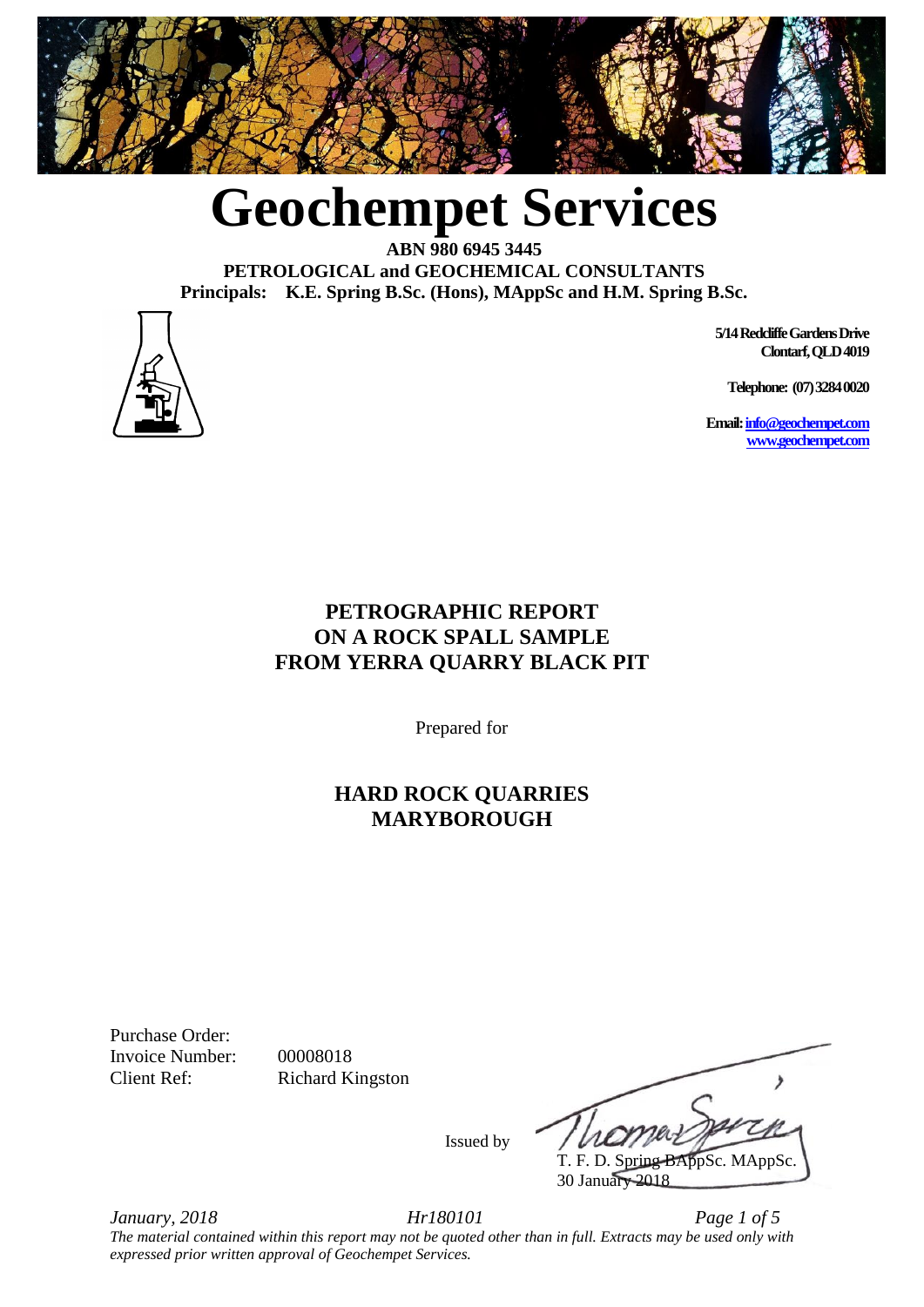| <b>Sample Label:</b> | <b>HRQ Black Pit</b> | Date Sampled:                     | Unknown    |
|----------------------|----------------------|-----------------------------------|------------|
| <b>Sample Type:</b>  | <b>Rock Spalls</b>   | <b>Date Supplied:</b>             | 11/01/2018 |
| Source:              | Yerra Quarry         | <b>Client:</b> Hard Rock Quarries |            |

**Work Requested** Petrographic analysis in relation to suitability for use as a source of concrete aggregate, road base, rail ballast, marine armour rock, dimension stone, sealing aggregate, in asphalt and rip rap; petrographic assessment of potential for alkali-silica reactivity and 4 PH Environment Suitability

**Methods** Account taken of ASTM C295 Standard Guide for *Petrographic Assessment of Aggregates for Concrete,* the AS2758.1 – 2014 *Aggregates and rock for engineering purposes part 1; Concrete aggregates (Appendix B),* the AS1141 Standard Guide for the *Method for sampling and testing aggregates*, of the content of the 2002 joint publication of the Cement and Concrete Association of Australia and Standards Australia*,* (HB 79-2015) entitled *Alkali Aggregate Reaction - Guidelines on Minimising the Risk of Damage to Concrete Structures in Australia*, and in accordance with ASTM C 294 Standard Guide for *Petrographic Assessment of Railway Ballast* and to the content of the 2015 publication of Standards Australia *(AS 2758.7 – Appendix B),* entitled *Aggregates and Rock for Engineering Purposes- Part 7: Railway Ballast,* and in accordance with ASTM C1721-15 *Standard Guide for Petrographic Assessment of Dimension Stone*, and in accordance with ASTM D4992- 14 *Standard Guide for Evaluation of Rock to be used for Erosion Control.*

#### **Identification** Trachyte

#### **Description**

The sample consists of rock spalls being essentially unweathered to superficially weathered on joint surfaces, hard, robust, broadly dark grey, finely crystalline igneous rock. The rock can be lightly but easily scratched by a steel tool.



**Plate 1**. Photograph of three selected spalls from the supplied sample.

*January, 2018 Hr180101 Page 2 of 5 The material contained within this report may not be quoted other than in full. Extracts may be used only with expressed prior written approval of Geochempet Services.*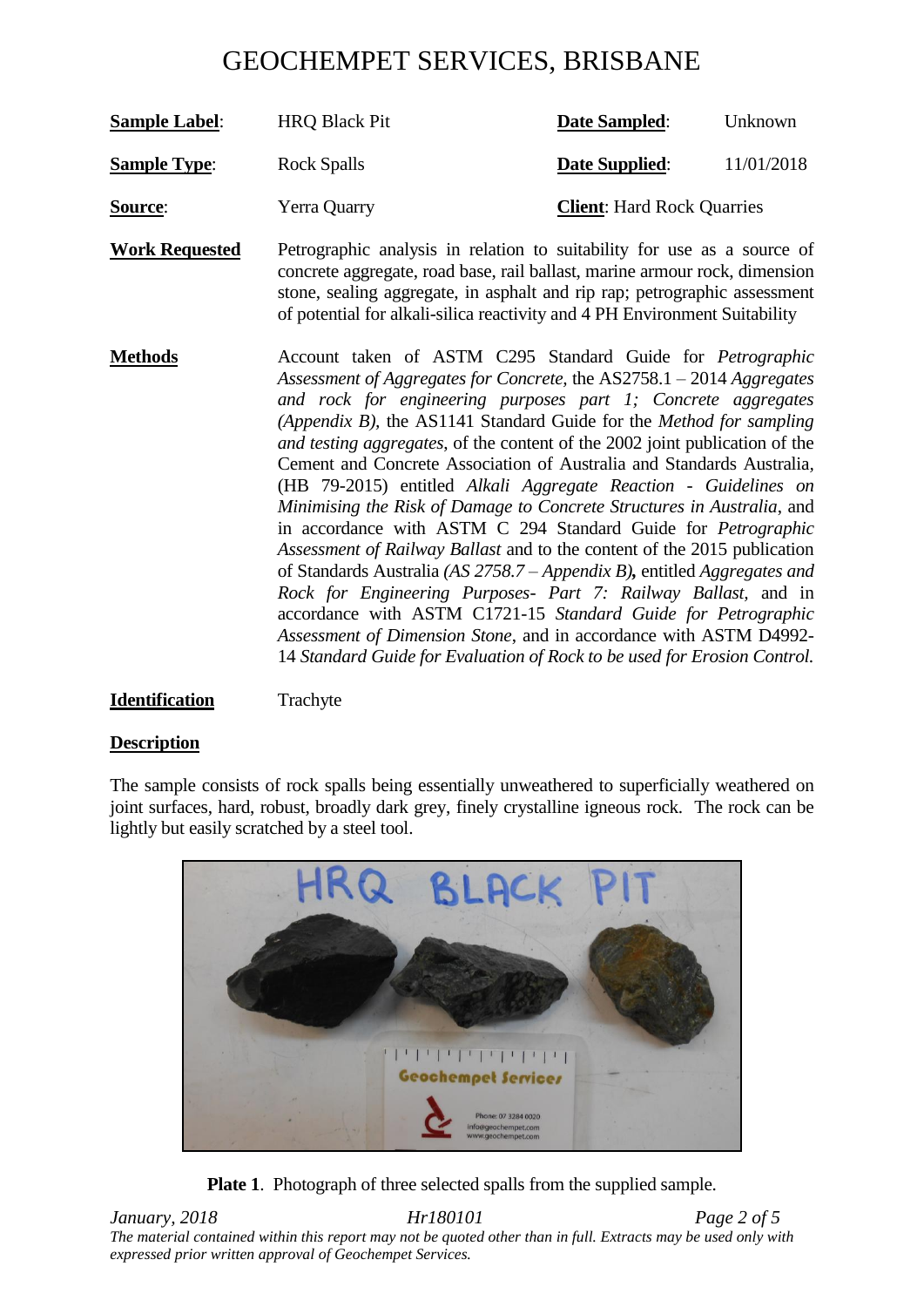A thin section was prepared to permit detailed microscopic examination in transmitted polarised light of the three spalls. An average composition of the rock, expressed in volume percent and based on a brief count of 100 widely spaced points falling within the thin section, is:

#### **Primary Minerals**

- 69% sanidine feldspar
- 6% pyroxene
- <1% opaque oxides (ilmenite and/or magnetite)
- <1% apatite

#### **Secondary Minerals**

- 19% green to brown smectite clay
- 5% calcite
- 1% pyrite
- <1% limonite
- <1% zeolite

Microscopically the essentially uniform fragments display sparsely porphyritic, hypidiomorphic, moderately to strongly flow-aligned textures of finely crystalline intermediate volcanic style. Sparse blocky and randomly-orientated phenocrysts are set in a moderately well flow-aligned groundmass with mainly interstitial smaller granules and prisms, mainly around 0.05 to 0.3 mm.

The sparse phenocrysts are sanidine with smaller phenocrysts of clear pyroxene and equant opaque oxide. Within the bimodal groundmass, prisms of sanidine constitute the coarser grains, whilst additional prisms of sanidine, augite, opaque oxides, apatite and possibly olivine (completely-altered to brown smectite clay) constitute the finer grains. There are scattered small, interstitial patches of brown to brownish-green smectite clay which form a vaguely cellular pattern in the groundmass (probably after incipient glassy mesostasis) and minor calcite in vuggy patches and disrupted veins; some seem to be carbonating feldspar phenocrysts in more altered areas. A few small patches appear to consist of aggregates of anisotropic zeolite. One fragments had small euhedral pyrites disseminated throughout.

In the weathered and more altered example, there are a few fractures healed by limonite and smectite clay and the interstitial brown smectite clay is more developed with a better connected cellular pattern in the groundmass.

#### **Comments and Interpretations**

The supplied rock spall sample (labelled Black Pit) ex Yerra Quarry is considered to be unweathered and superficially weathered trachyte.The constituent minerals and textures are consistent with an intermediate igneous rock of volcanic origin.

For engineering purposes, the rock in the supplied sample may be summarised as:

- **trachyte** (in this case volcanic intermediate igneous rock)
- finely holocrystalline
- non-porous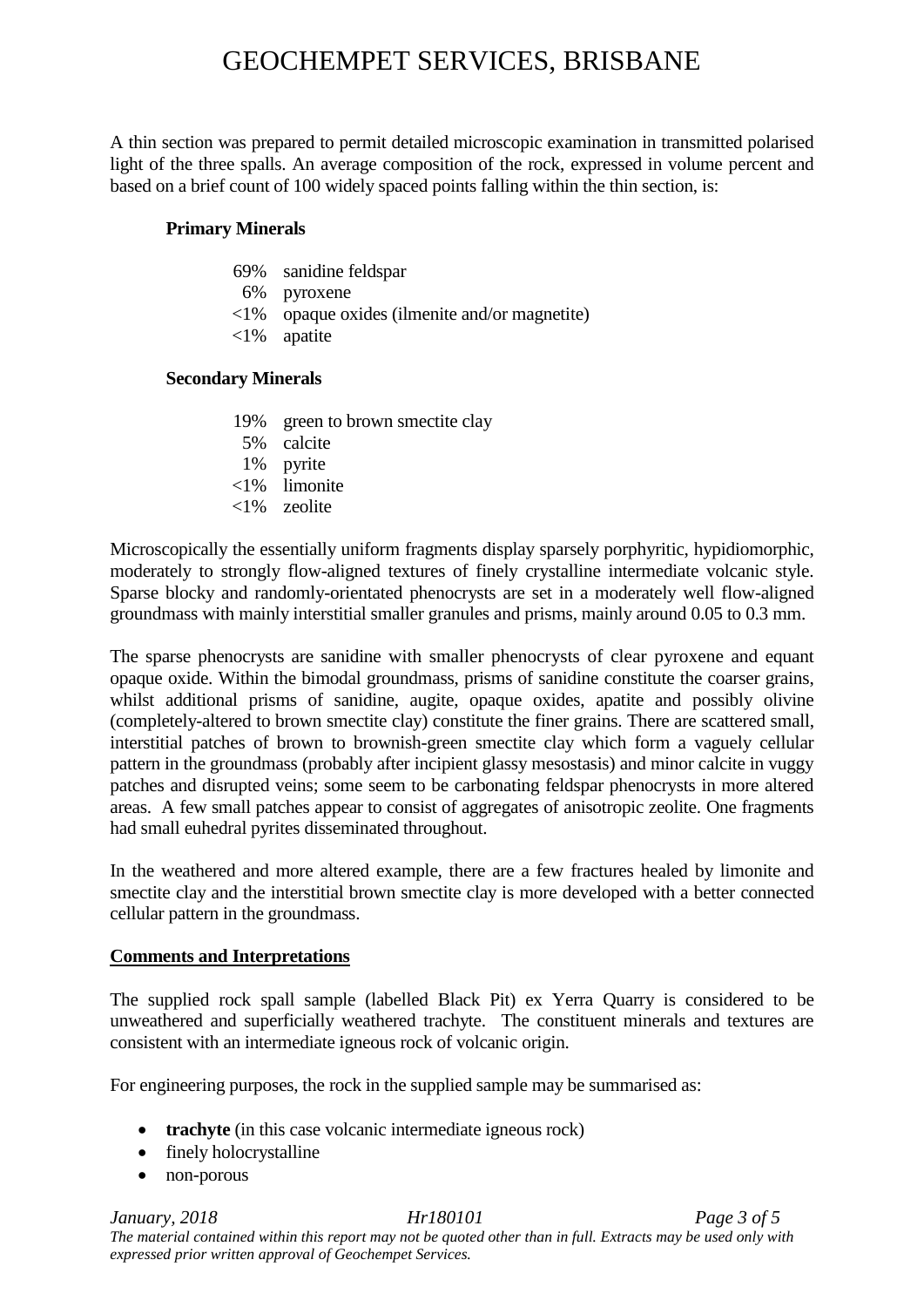- consist of unweathered and superficially weathered spalls
- moderately altered
- having a secondary mineral content of 25%, comprising 19% green to brown smectite clay, 5% moderately robust calcite, 1% oxidisable pyrite, <1% limonite and <1% zeolite
- soft, weak minerals are composed mainly of 19% smectite clay
- **hard**
- **strong**

The rock is predicted to be **durable**, although the secondary minerals are somewhat elevated, they are enclosed in robust minerals so the rock is expected to remain durable. A secondary mineral content of less than 20-25% is commonly specified for durable products, but it is noted that the unevenly distributed nature and on average somewhat elevated abundance of the smectite clay may detract slightly from its suitability.

The rock seems to lack free silica: consequently, it is predicted to be **innocuous in relation to alkali reactivity in concrete**.

The rock is predicted to be **suitable as a source of road base, concrete aggregate, asphaltic/sealing aggregate, rip rap and rail ballast** (subject to compliance with the Durability Criteria of CT147/AS2758.7). The wet/dry strength should be carefully tested to determine the effect of the content of secondary minerals (swelling smectite clay).

Fresh rock equivalent to the supplied sample is predicted to be **suitable for use as marine armour rock and dimension stone** assuming quarry inspection reveals blocks of sufficient size which are free of defects (as the secondary minerals are somewhat elevated) are available. The wet/dry strength and sodium soundness should be carefully tested to determine the effect of the content of secondary minerals (swelling smectite clay).

Thus, fresh rock of the type represented by the supplied sample is predicted to be **physically suitable for use as a source of drainage material in an acidic environment**. The carbonate content of the product is about 5%: calcite is a mineral which is soluble in even dilute or weak natural or synthetic acids which may limit its suitability for this purpose but it is enclosed within robust minerals.

#### **Free Silica Content**

Apparently nil.